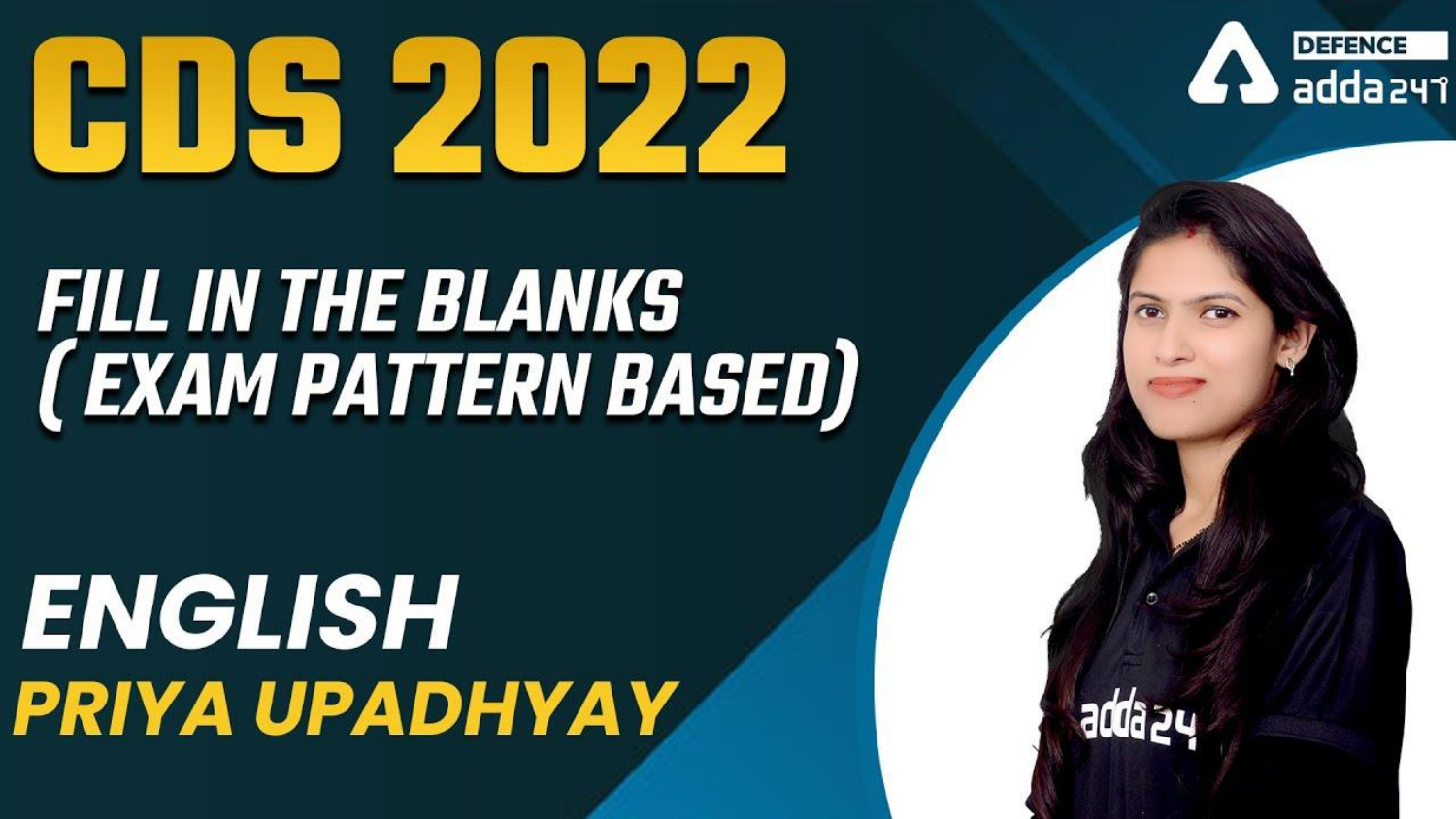

#### USE CODE "Y277 " TO GET DISCOUNT ON ALL PRODUCTS OF ADDA247

#### TIME TABLE

#### 9 AM – DEFENCE ADDA247

3 PM– DEFENCE ADDA247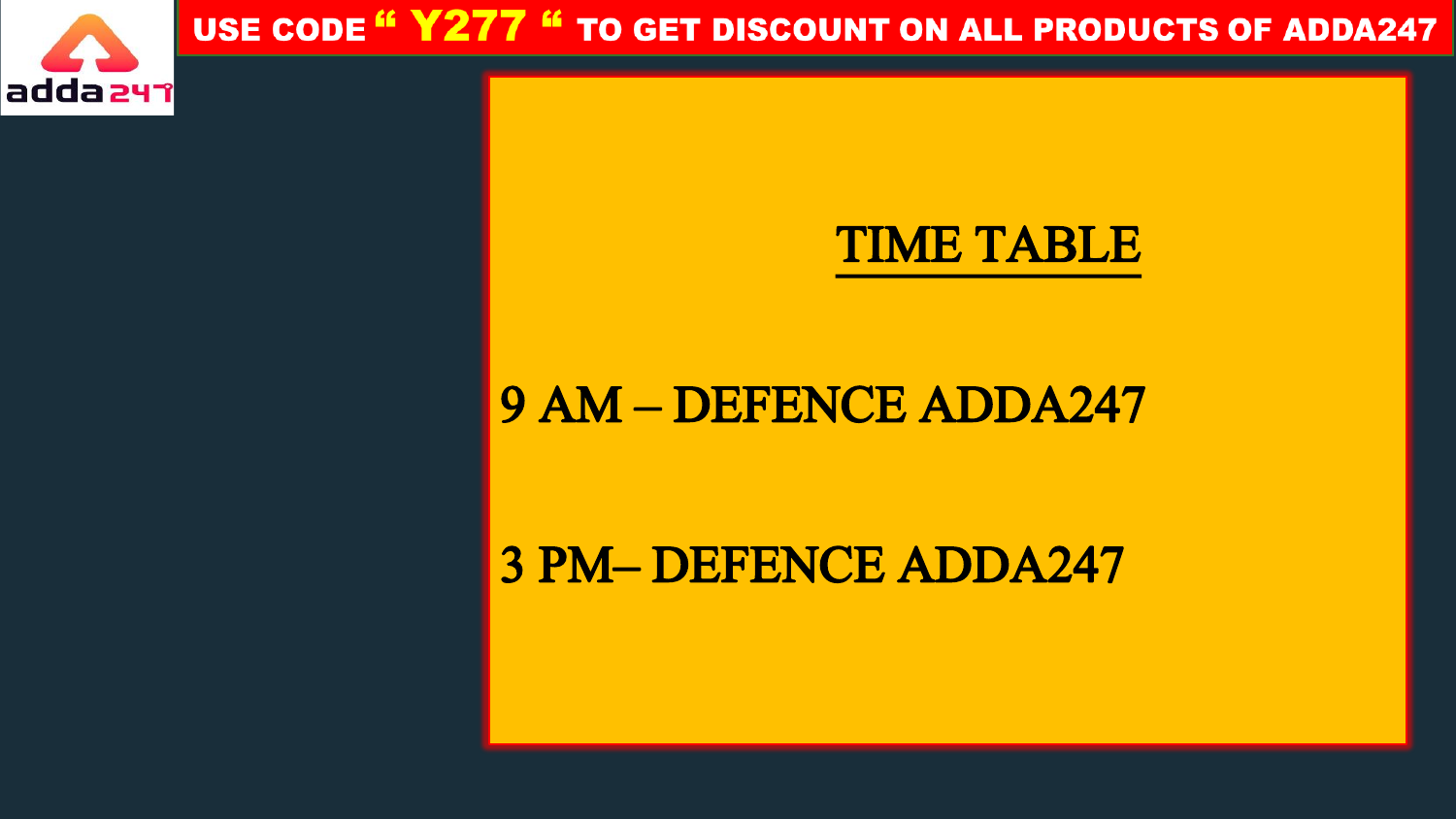

Sally did not give up her phone easily so her father had to ................. it from her hands. A) pick B) drag C) wrest D) twisting E) Both (b) and (c) ANS – C WREST: FORCIBLY PULL (SOMETHING) FROM A PERSON'S GRASP.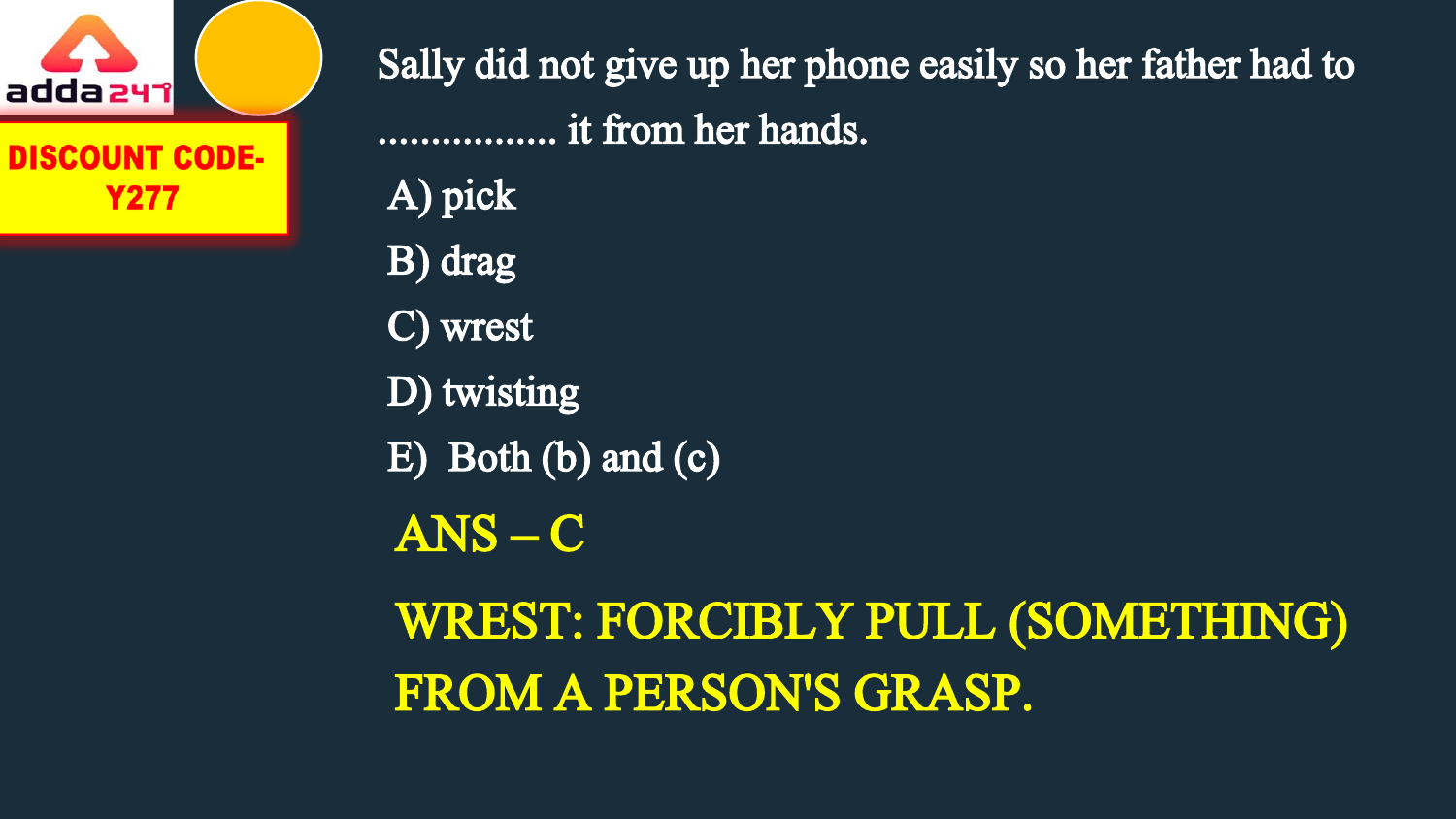

By searching my locker, you are trying to ..................... that I stole the money. A) predict B) pointing C) Both (a) and (d) D) insinuate E) sure ANS – D INSINUATE: SUGGEST OR HINT (SOMETHING BAD) IN AN INDIRECT AND UNPLEASANT WAY.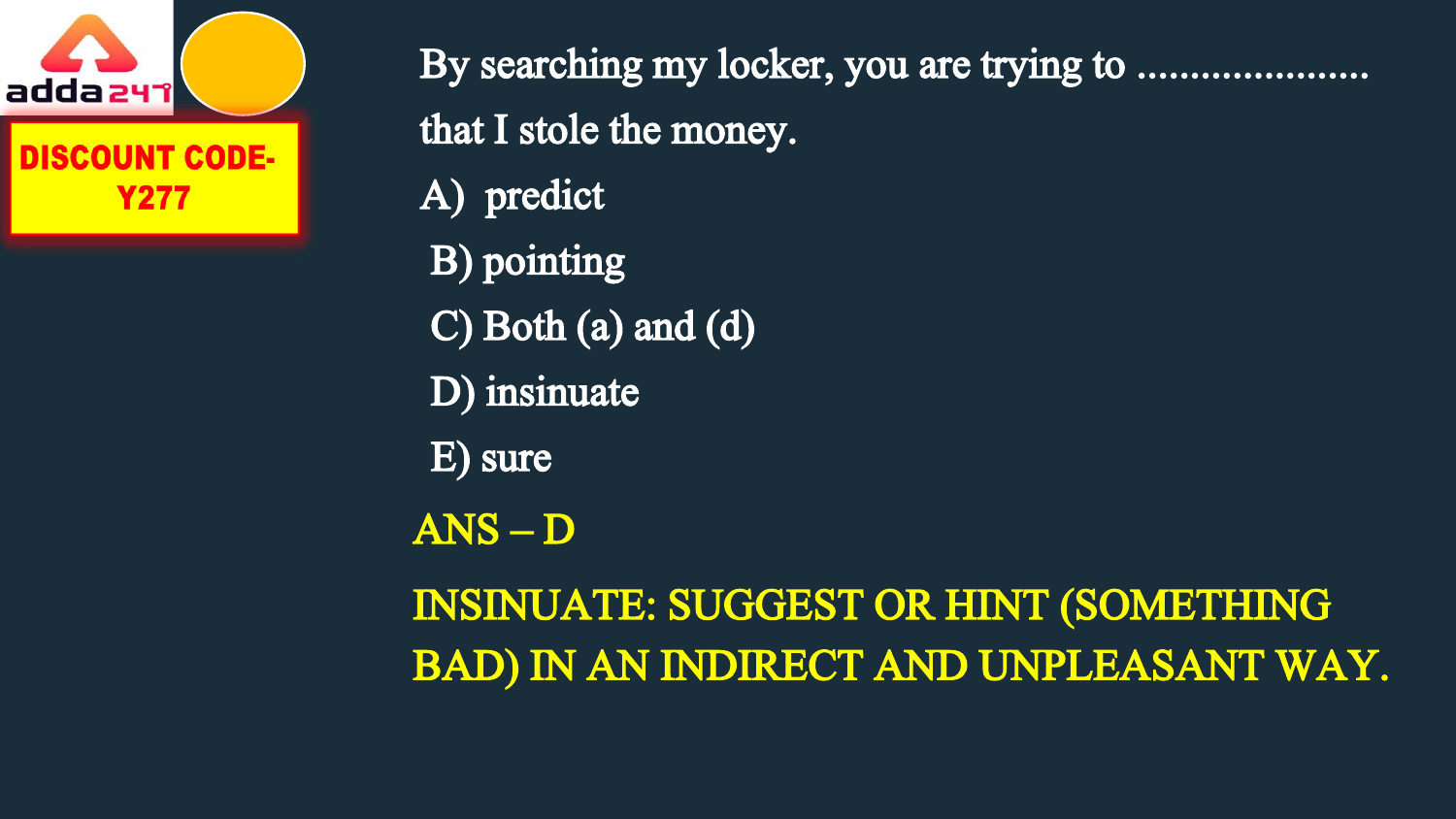

DISCOUNT CODE. Y277

It is illegal to ........................ with the property of another person, such as painting a fence that is on their property. A) adjusted

- B) Both (a) and (c)
- C) defacing
- D) harmed
- E) tamper
- ANS E

TAMPER: INTERFERE WITH (SOMETHING) IN ORDER TO CAUSE DAMAGE OR MAKE UNAUTHORIZED ALTERATIONS.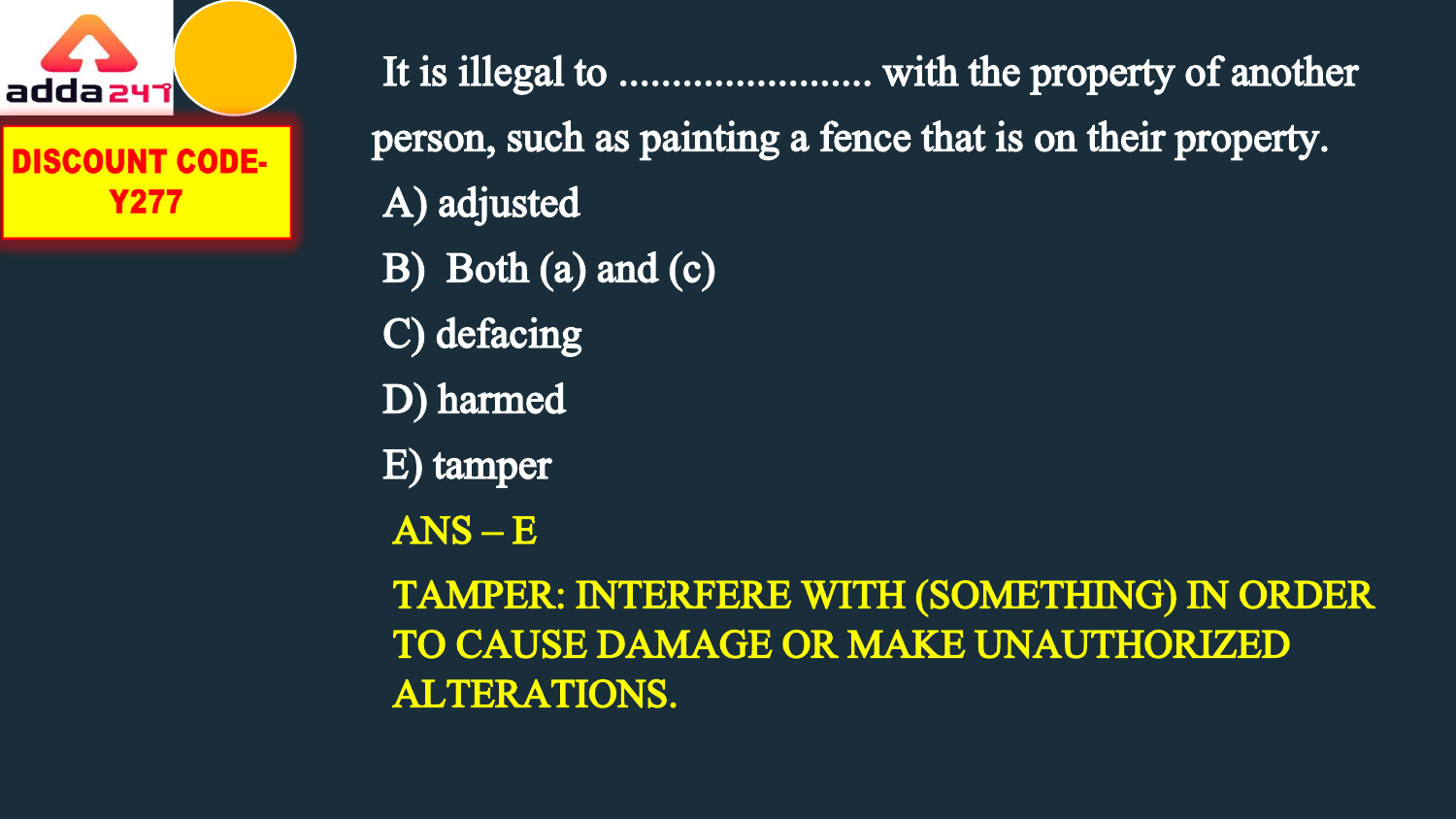

Her reputation was that she liked to .................. into people's private lives. A) thought

B) depose

C) meddling

D) pry

E) Both (c) and (d)

ANS – D

PRY: INQUIRE TOO CLOSELY INTO A PERSON'S PRIVATE AFFAIRS.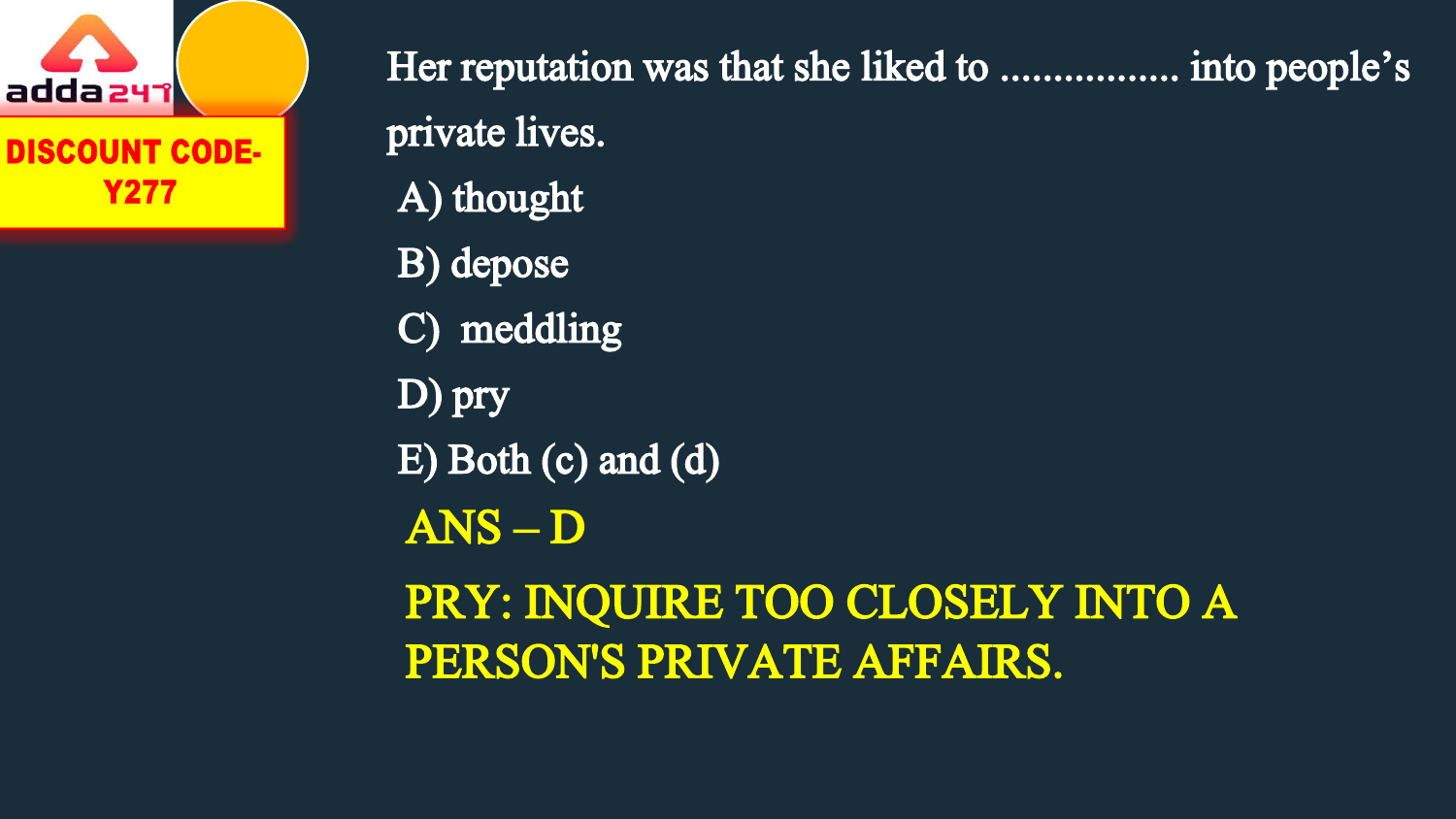

Y277

#### The of competing anti-Indian and pro-Islamist **CODE.** outfits and standalone **less is a deadly prospect** a) collaboration, clerics (b) views, personal (c) domestic, accelerate (d) penetration, potential

(e) supplement, objectives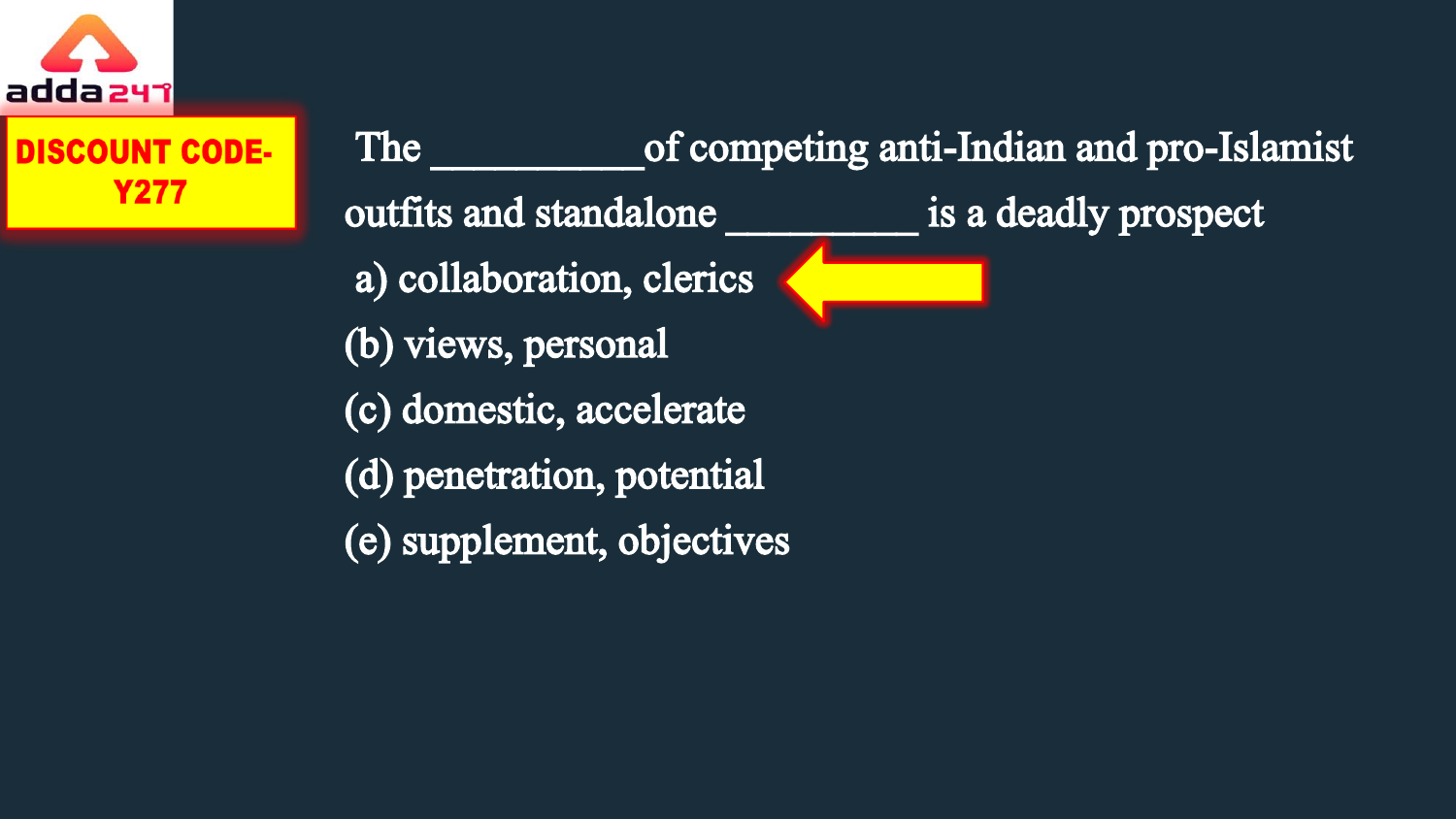

CODE. Y277

Bin Laden Hamza hoping that he would continue to work with the same after his time. (a) bombarded, peace (b) groomed, zeal (c) development, management (d) linking, hinterland (e) achieve, between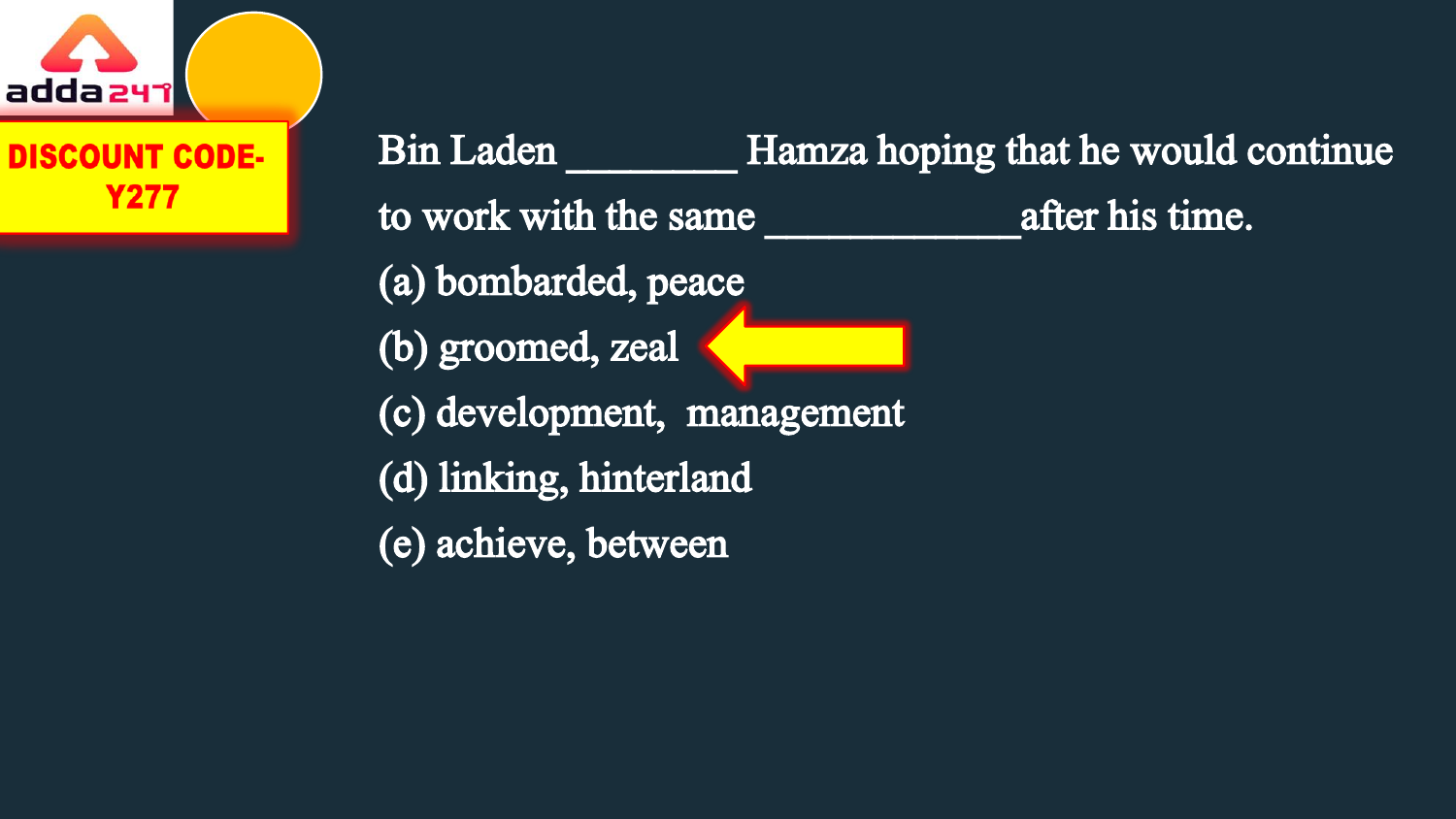

There was no major between the two organisations which have among themselves territories from which to operate.

(a) dampened, trajectory (b) profit, industry (c) conflict, demarcated (d) leverage, scarce (e) innovative, explore

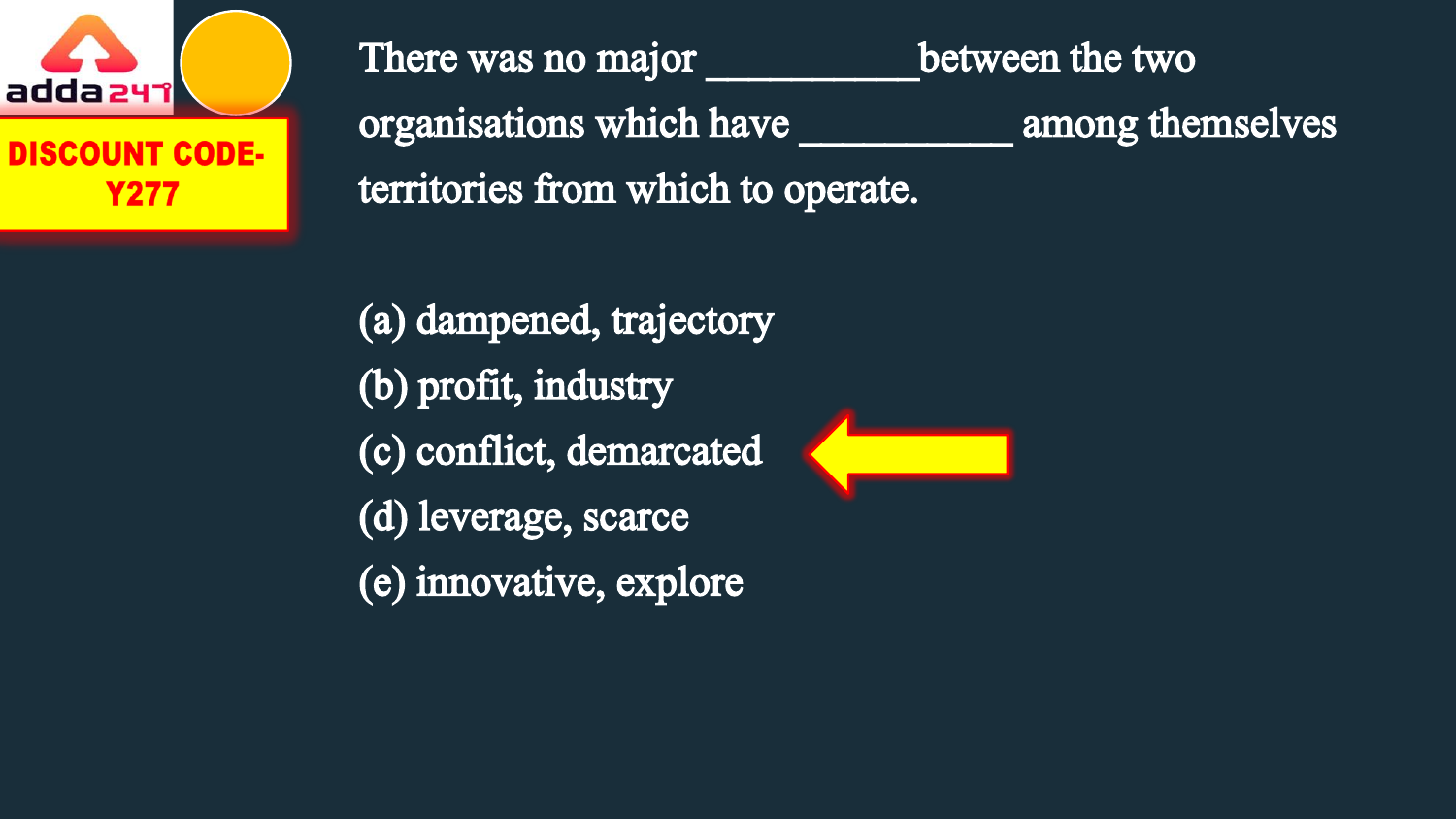

The judiciary needs to the perception that its standing as the guardian of constitutional rights is  $\overline{\phantom{a}}$ 

a) poised, growth (b) changer, mechanism (c) flying, policies (d) dispel, faltering (e) partnership, affordable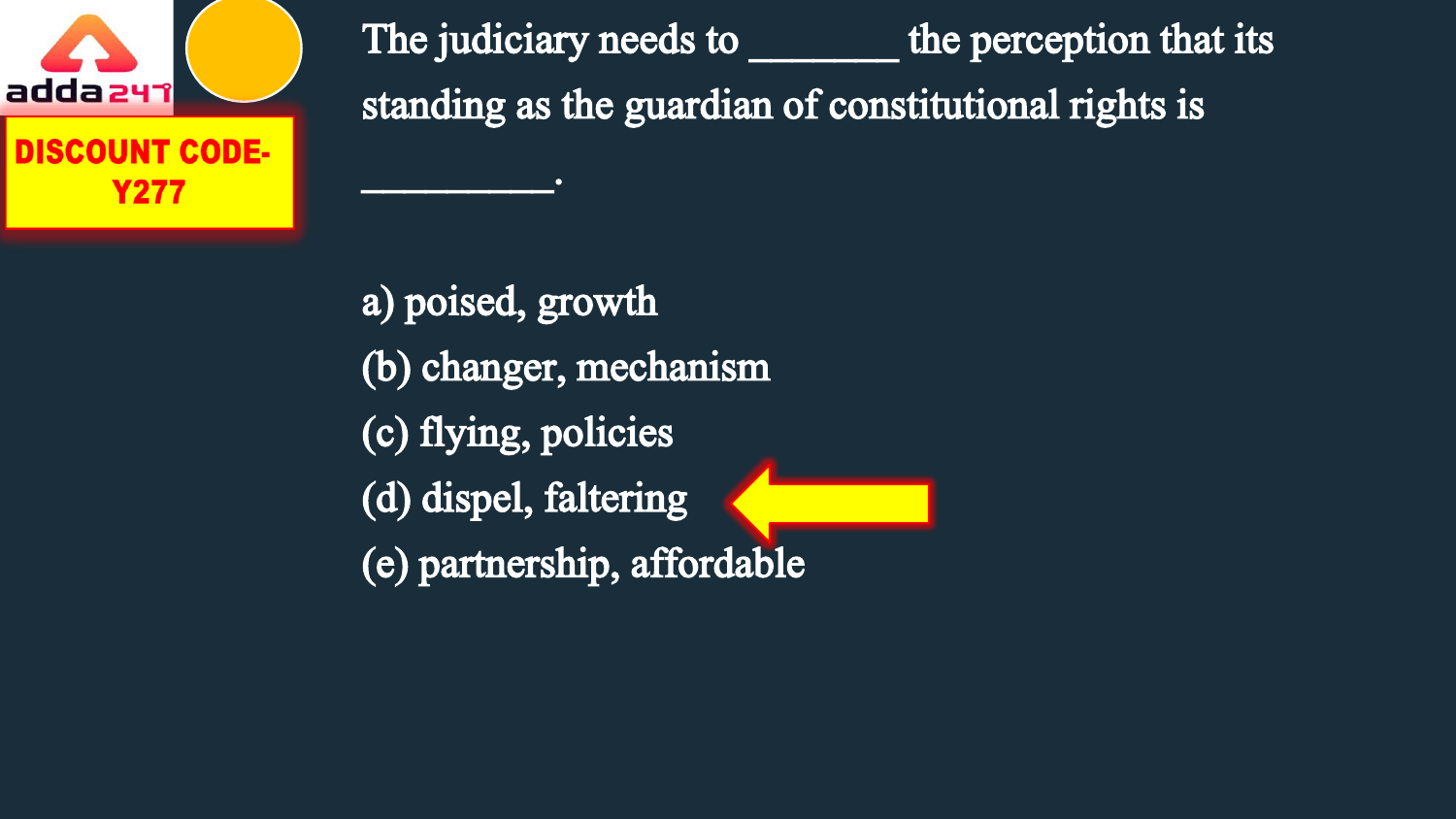

A cooperative framework can provide the required

to the civil aviation sector.

a) wings, connectivity (b) civil, recently (c) major, develop (d) interlink, accessible (e) federalism, impetus

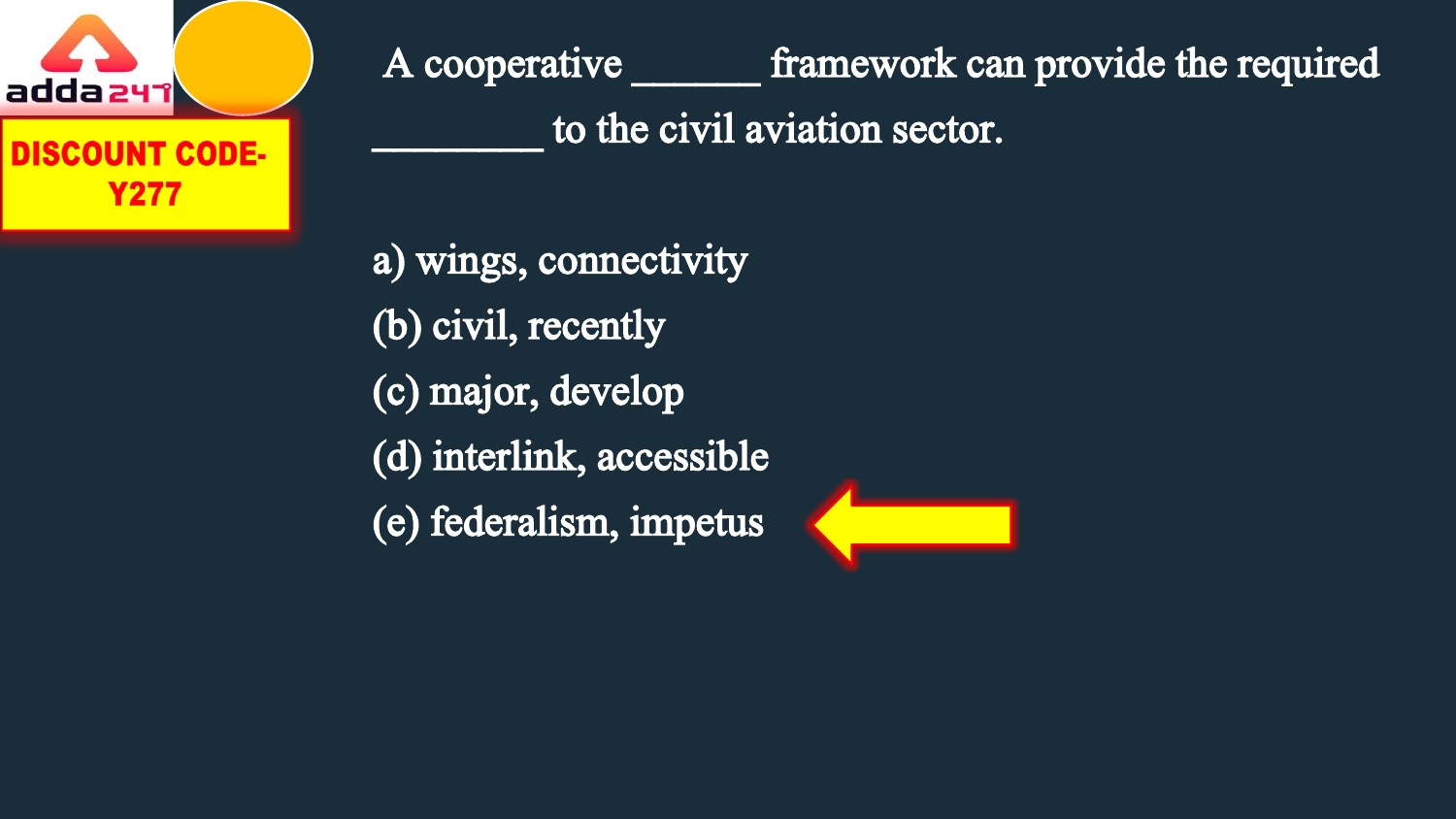

If you have sufficient physical energy, but feel dull, you need a movement pattern to your life force.

(a) Spark (b) Arrest (c) Motivate (d) Add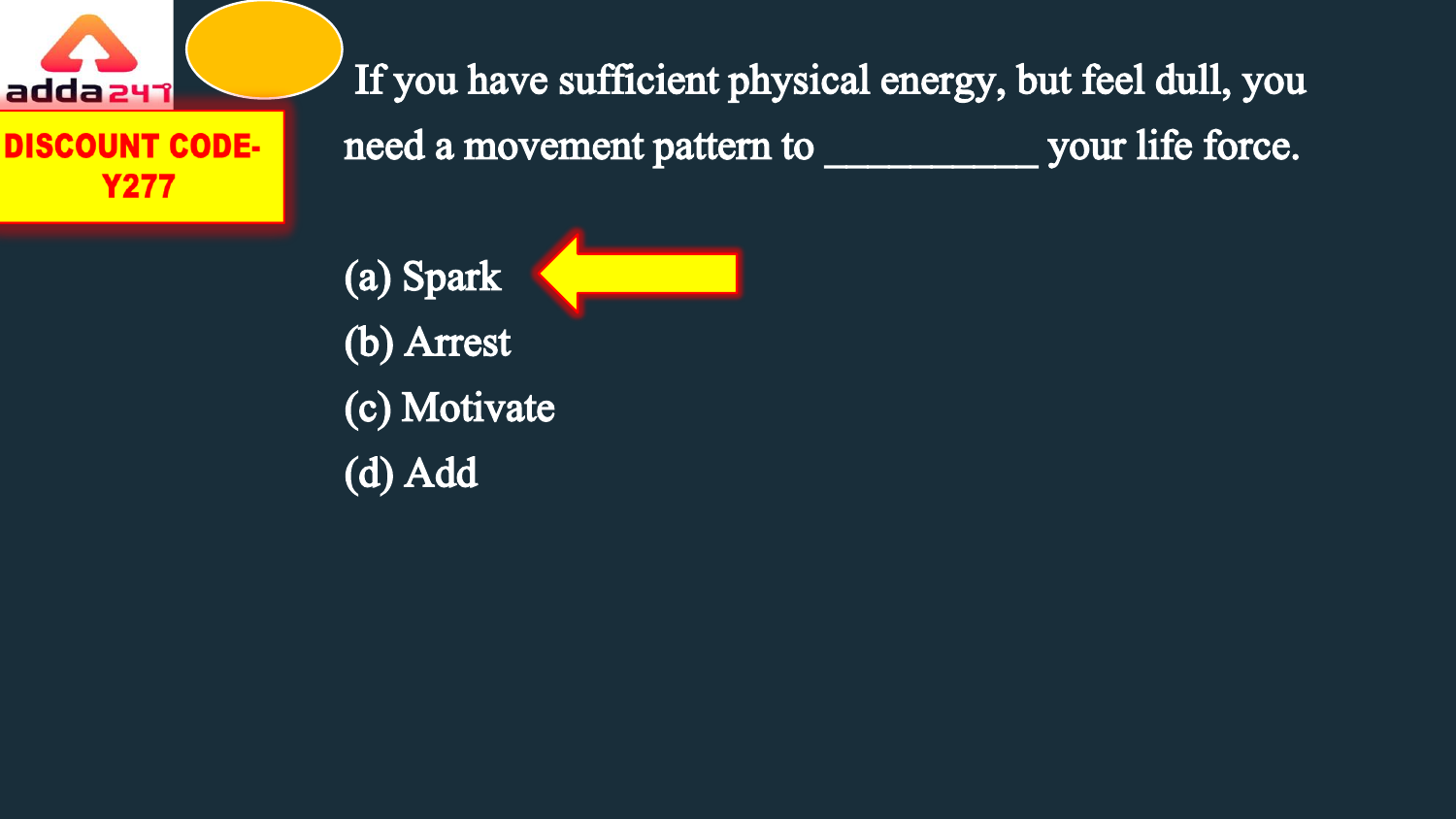

**CODE-**Y277

The impulses to move are <u>seem as by the deepest</u>

reverberations in your body.

(a) Muted (b) Triggered (c) Sedated (d) Contributed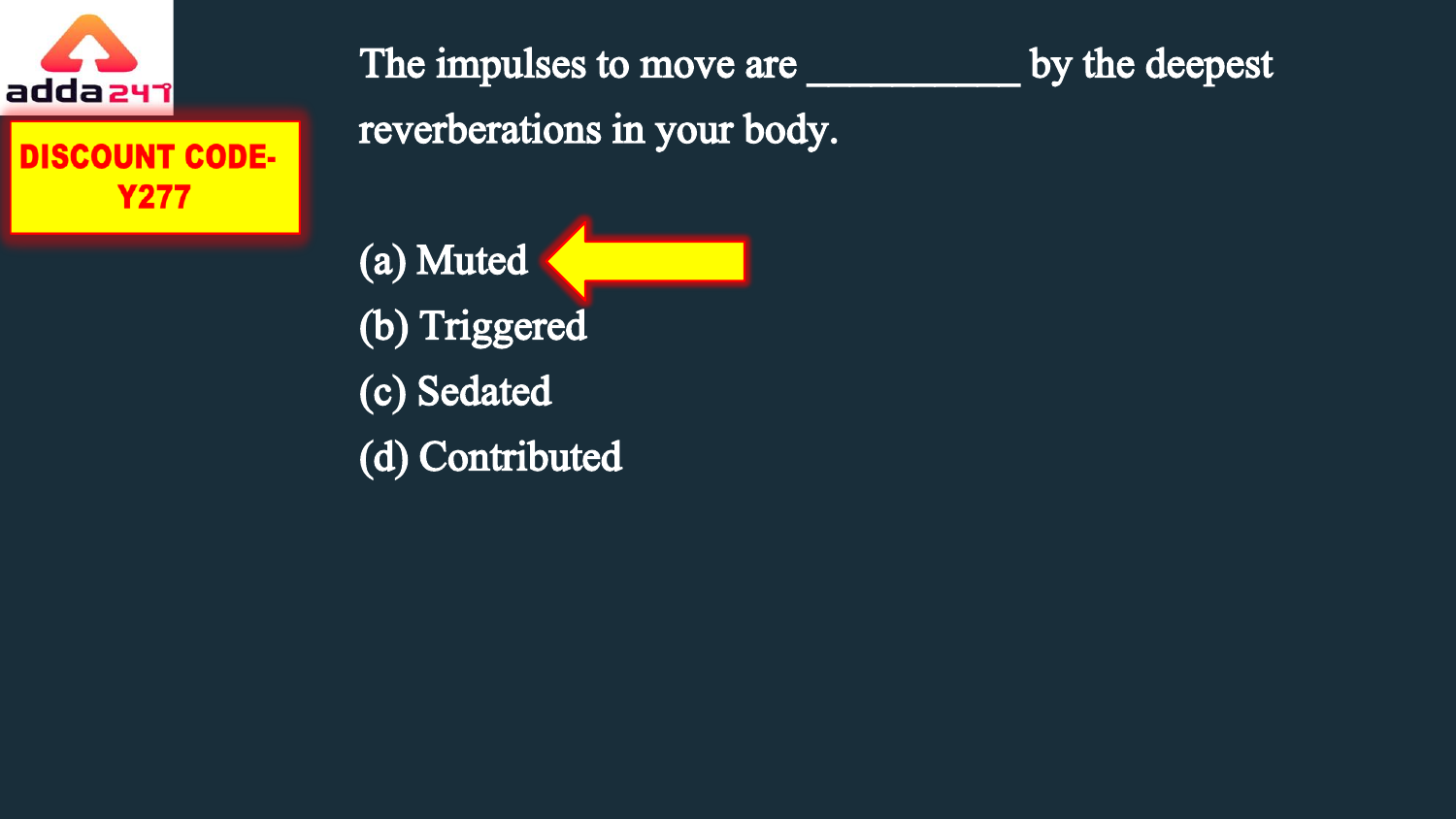



Intuition is sharpened by learning how to the information that resides within our brains and bodies.

(a) Encode (b) Recode (c) Decode (d) Record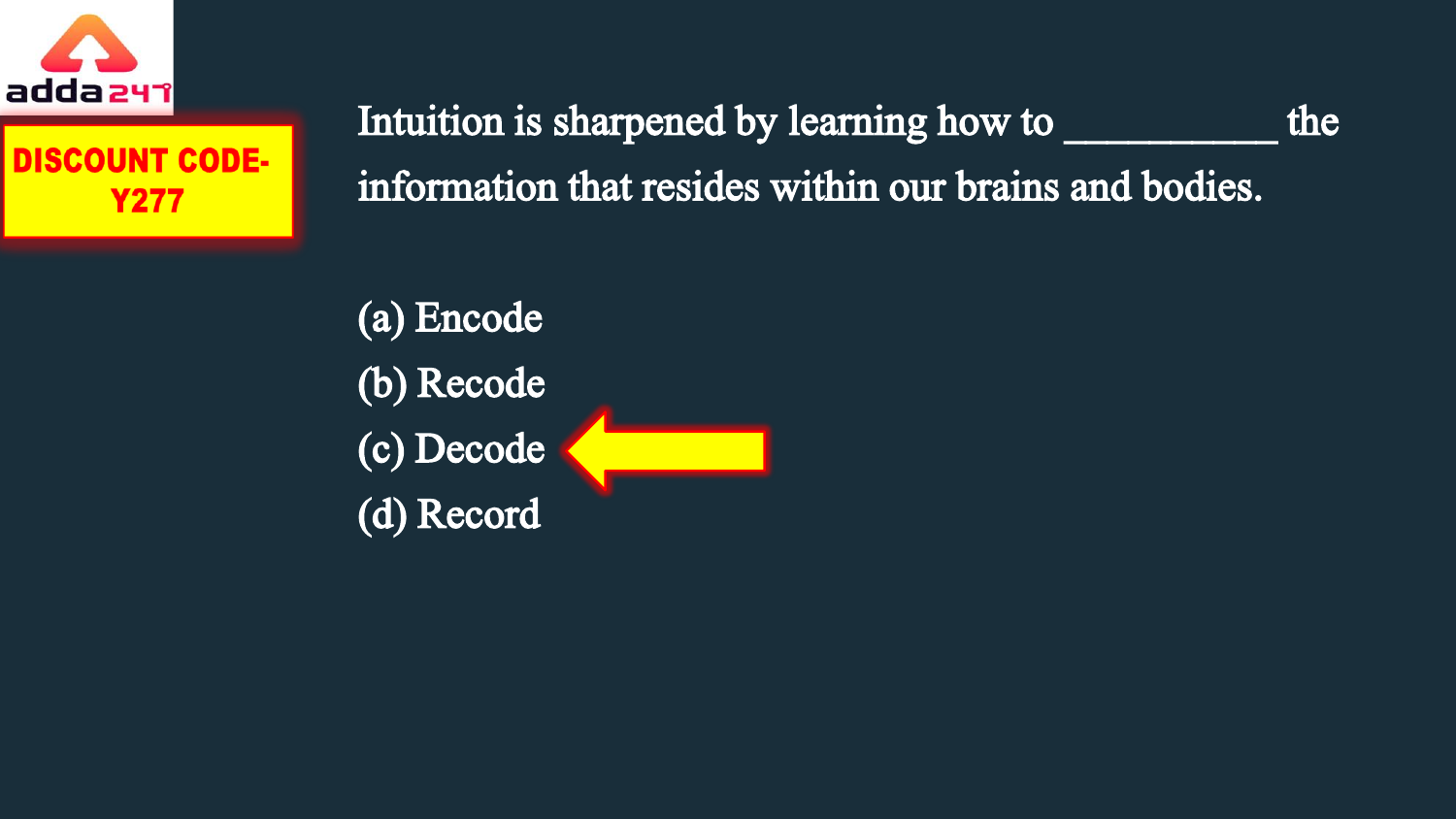

### **Y277**

Awakening your intuition starts with a deep of how your mind and body function as a harmonious unit.

(a) Correlation (b) Appreciation (c) Discussion (d) Ambition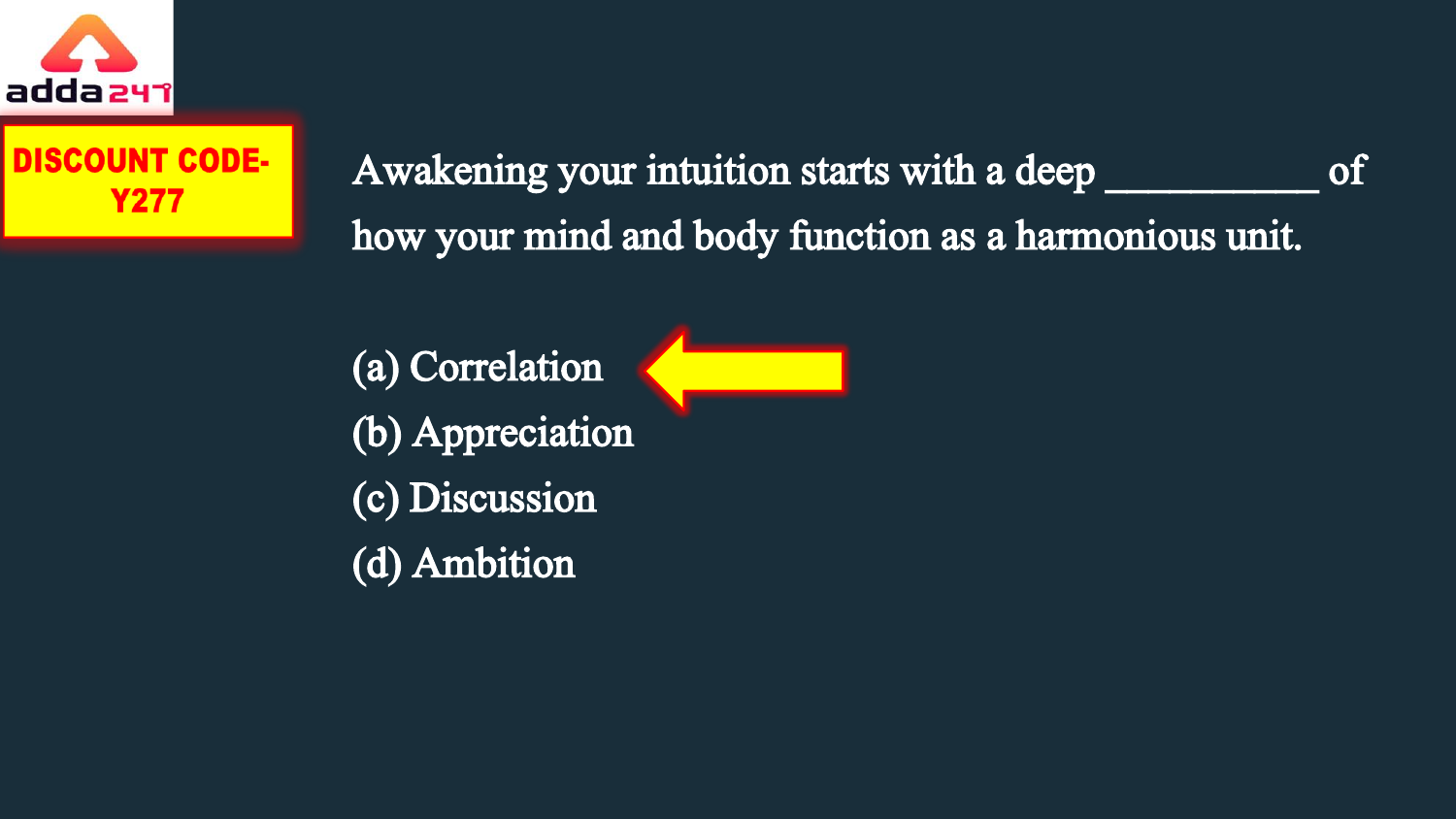



Here's how to tell which state you're in and which fitness activities best your body's needs.

(a) Satisfy (b) Vouch (c) Claim (d) Address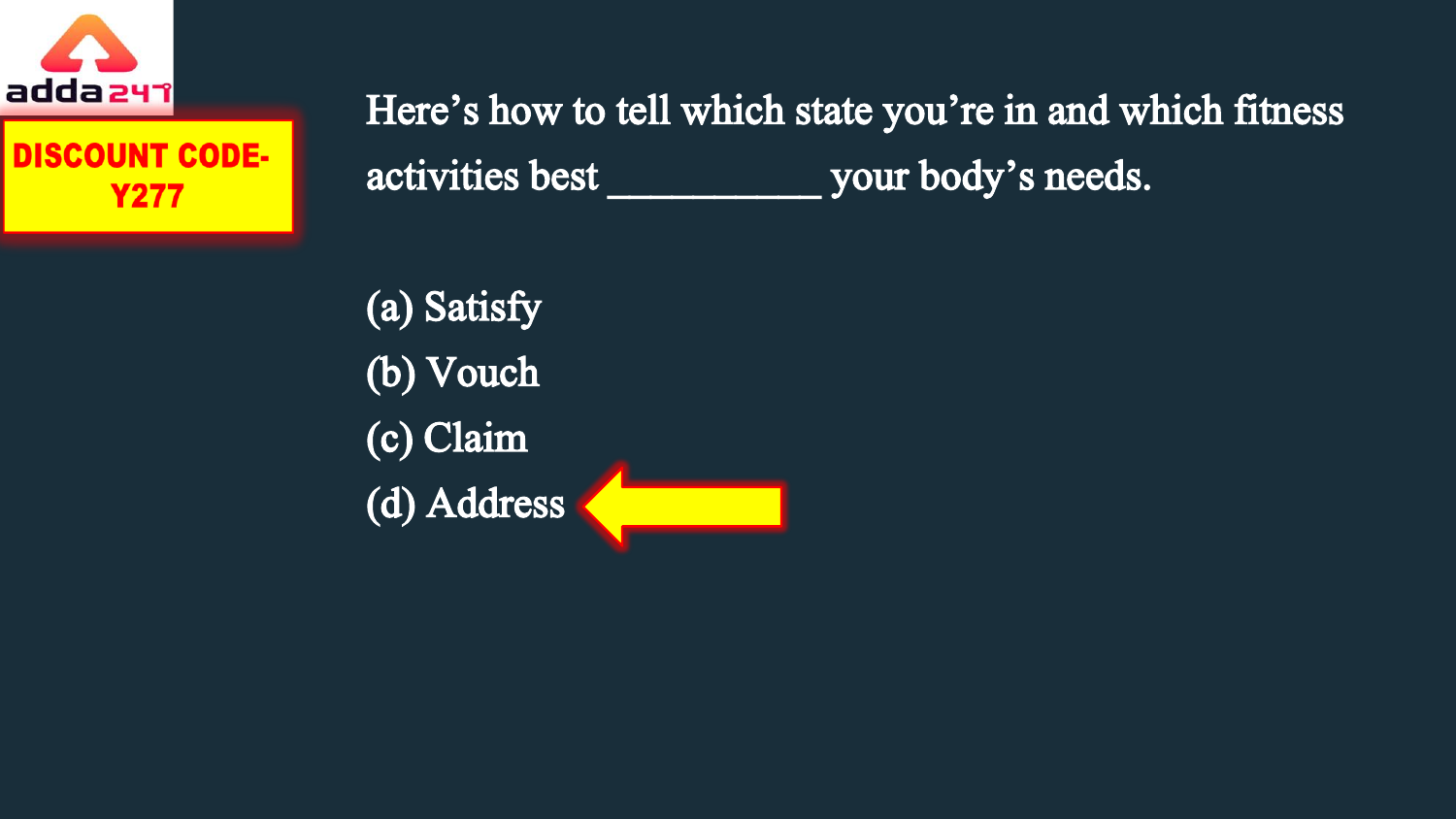

**Y277** 

Do I need expert advice, or is this well within my to figure out and choose?

(a) Reach (b) Structure (c) Power (d) Domain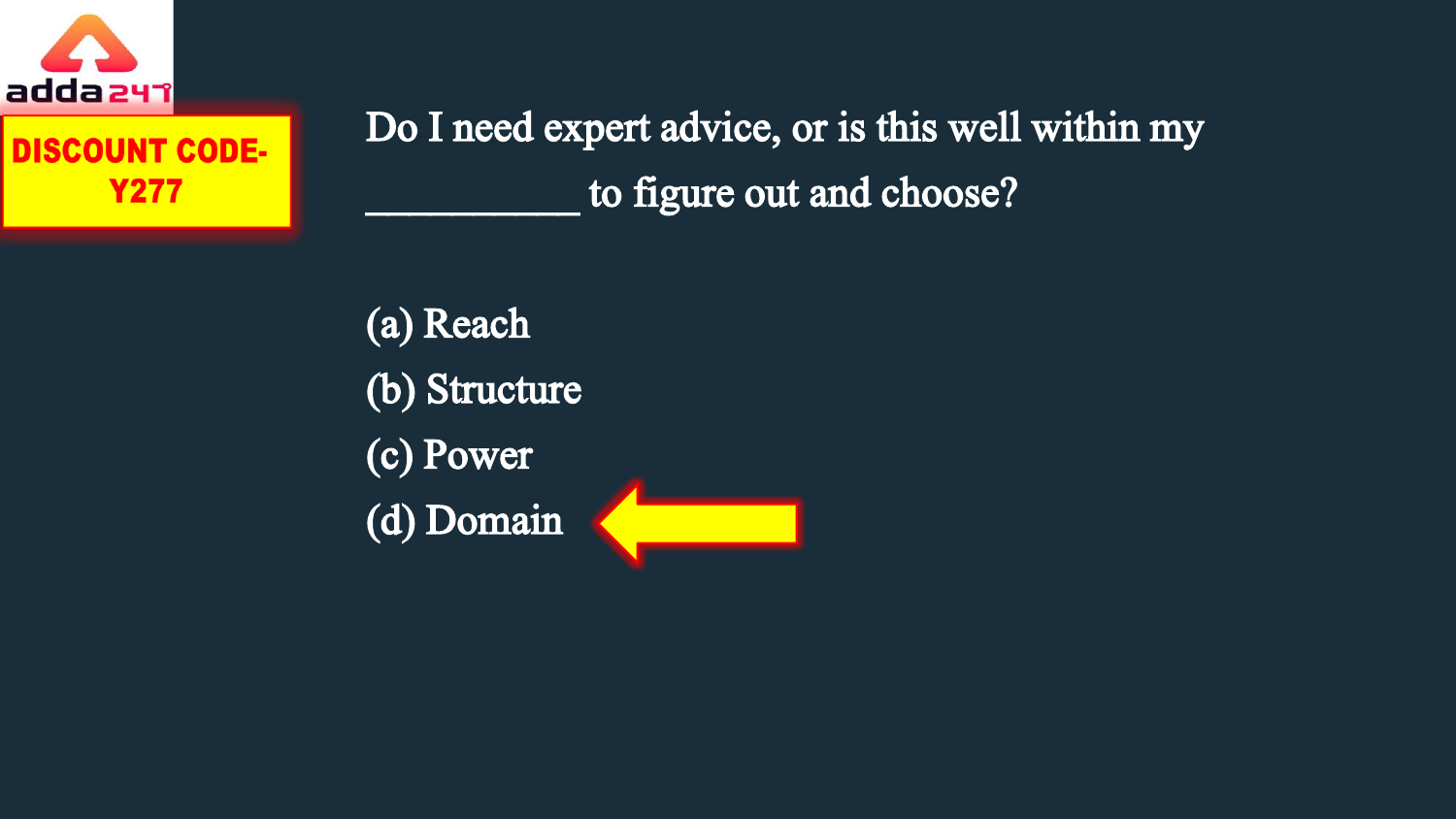



Be careful with money, lest you should have with your kith and kin.

(a) Understanding (b) Quarrel (c) Pleasure (d) Enchantment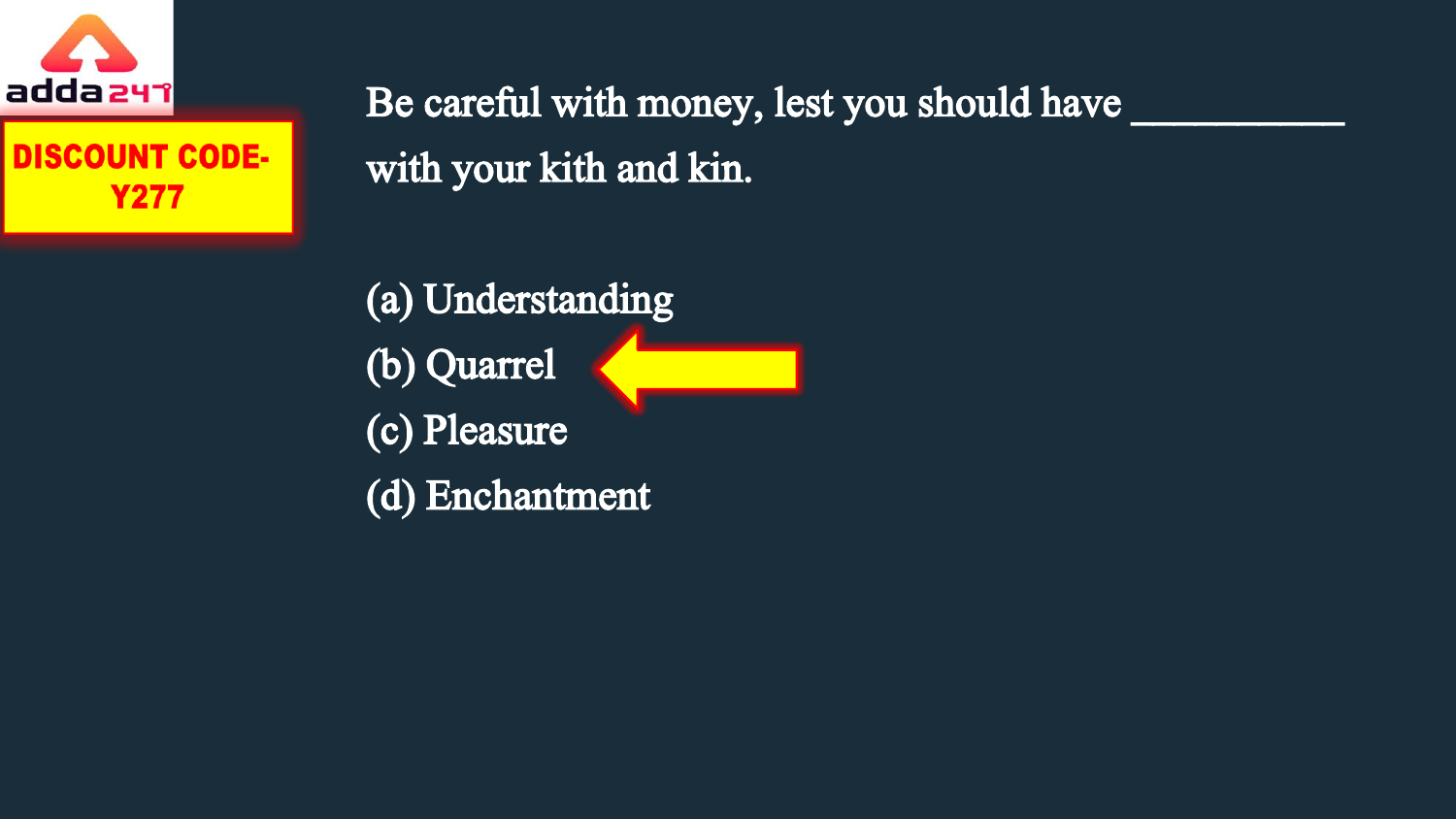

#### CODE-**Y277**

Some of our most successful prizes have been

(a) Cruel (b) Controversial (c) Trivial (d) Economical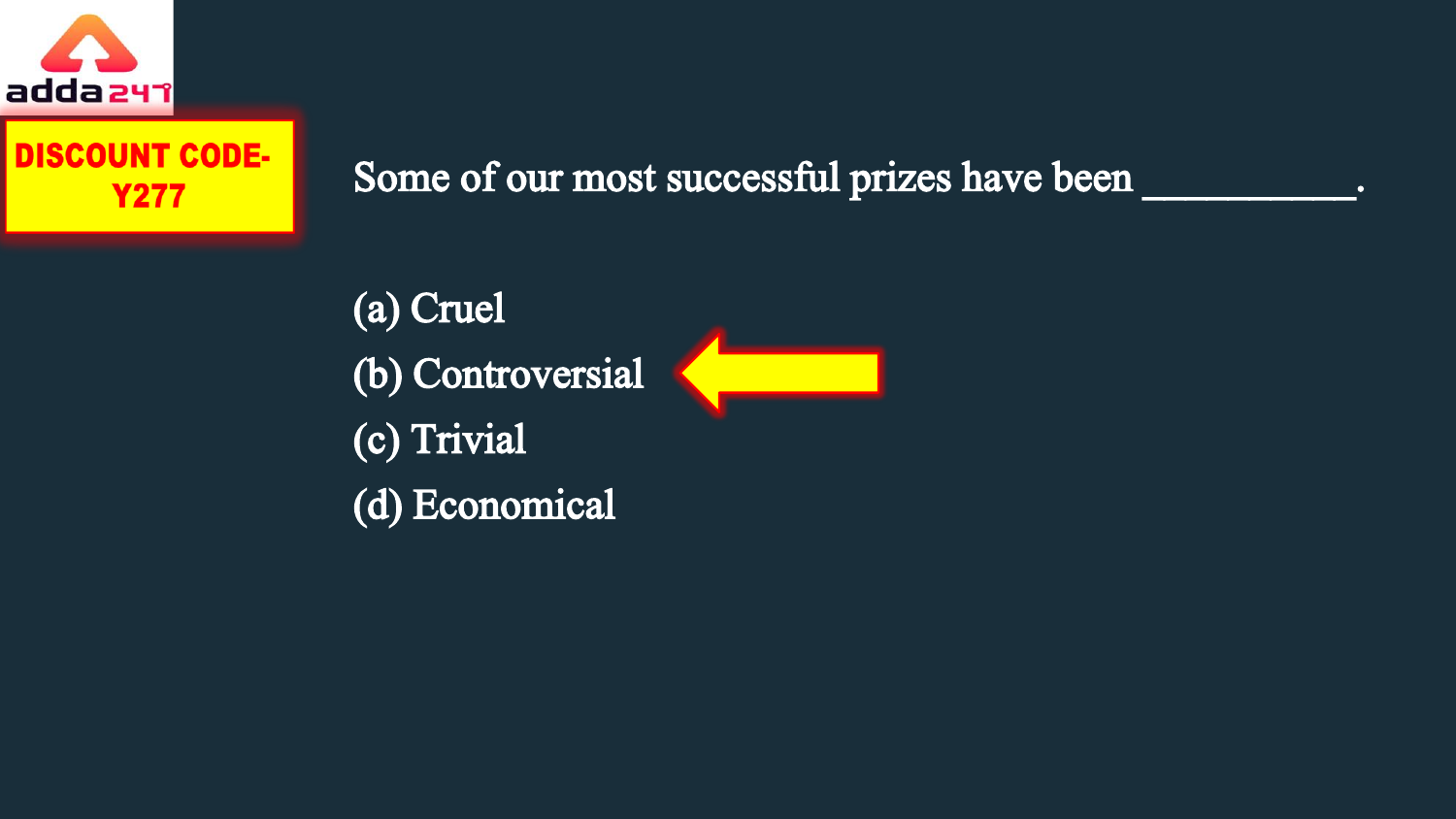



The soldiers are required to observe total ————–of rules.

(a) complying (b) complied (c) compliance (d) complies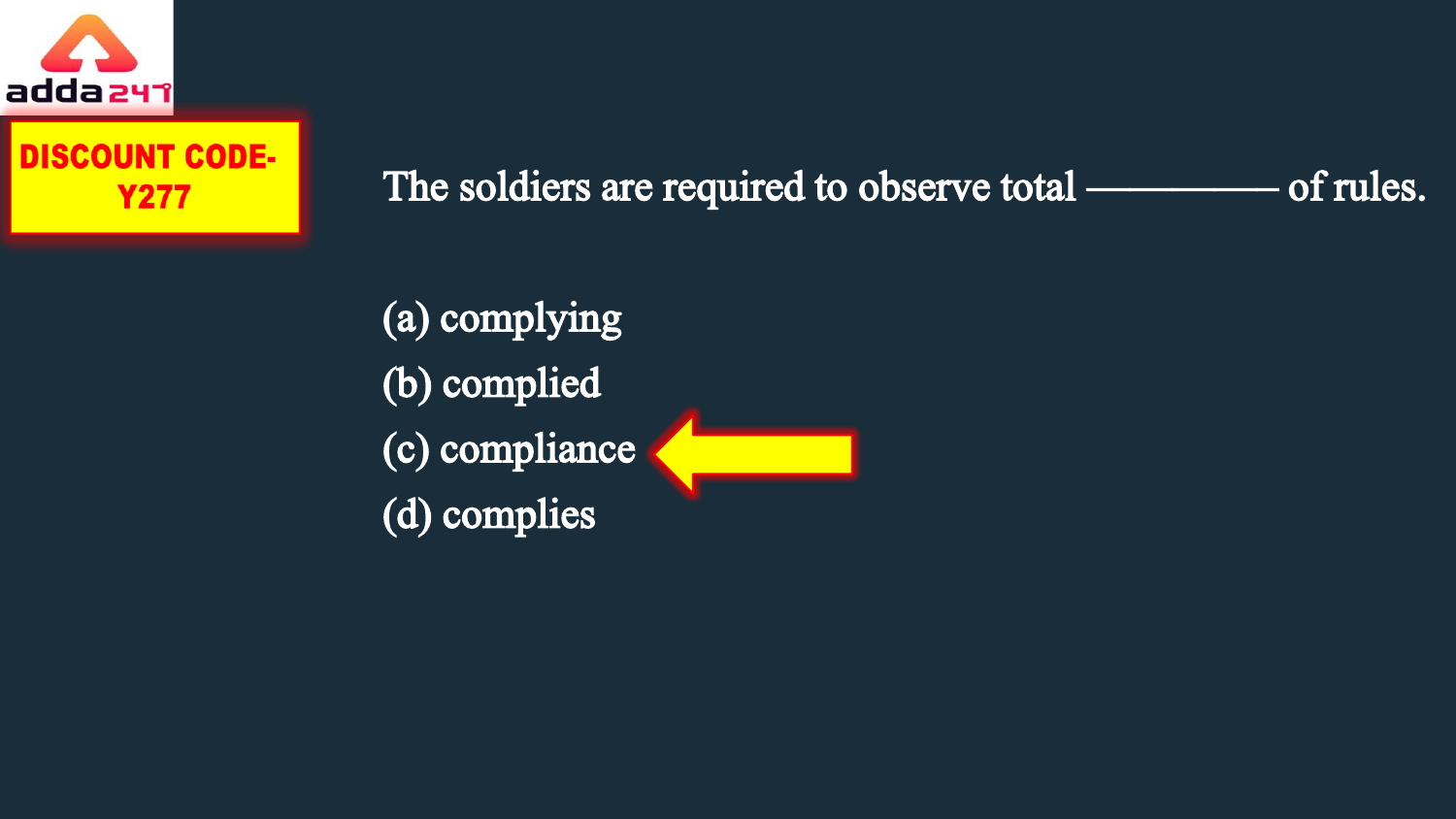



We had followed her struggle, deeply by her inner strength and stamina.

(a) Run down (b) Agitated (c) Impressed (d) Help up